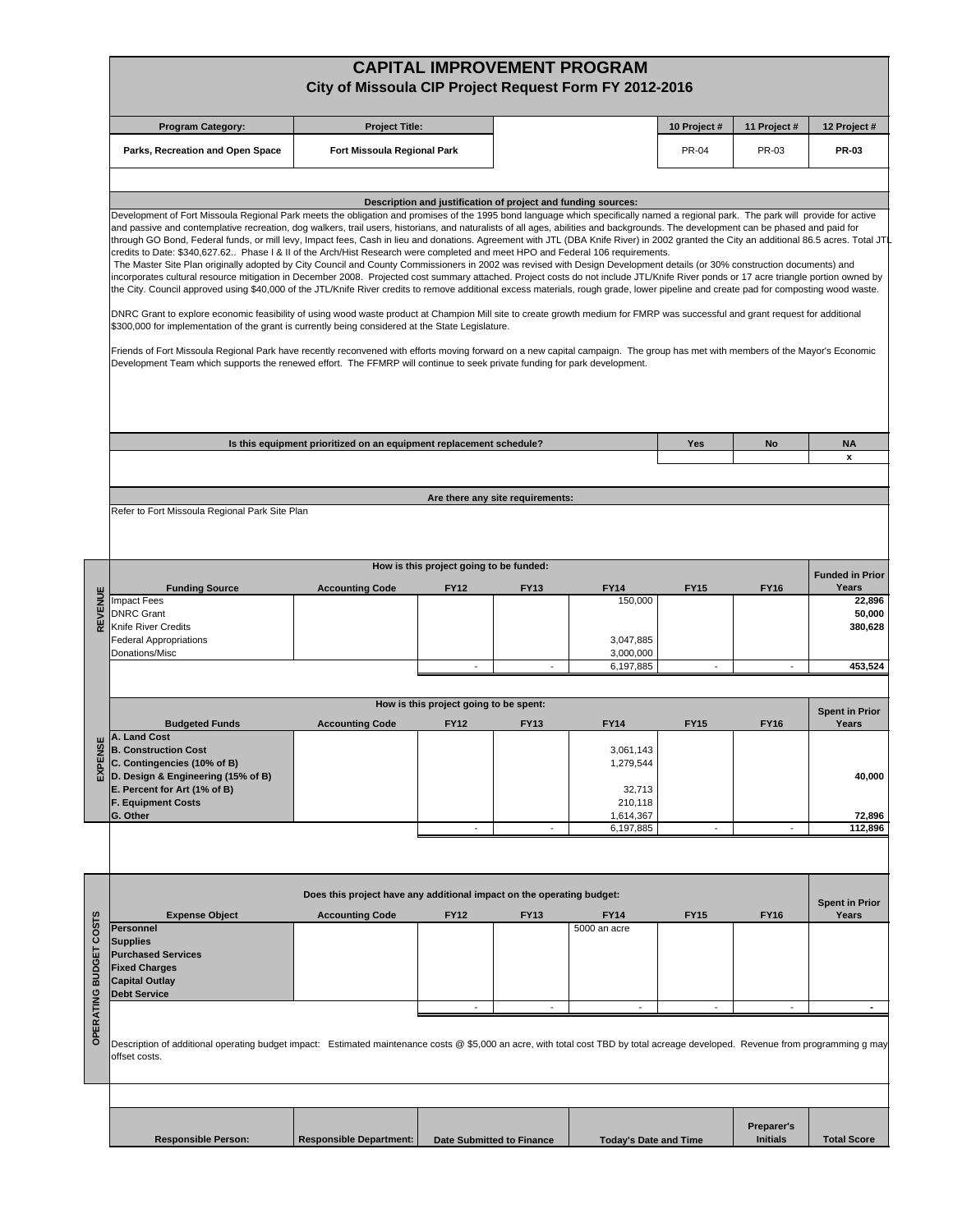| Donna<br>ı Gaukle<br>the contract of the contract of the contract of the contract of the contract of the contract of the contract of | ___<br>יים<br>∵reation<br>.<br>ке. |  | 12:05<br>4/6/201<br>$\sim$ $\sim$ $\sim$ $\sim$ $\sim$ $\sim$ $\sim$ | ΚM | 44 |
|--------------------------------------------------------------------------------------------------------------------------------------|------------------------------------|--|----------------------------------------------------------------------|----|----|
|--------------------------------------------------------------------------------------------------------------------------------------|------------------------------------|--|----------------------------------------------------------------------|----|----|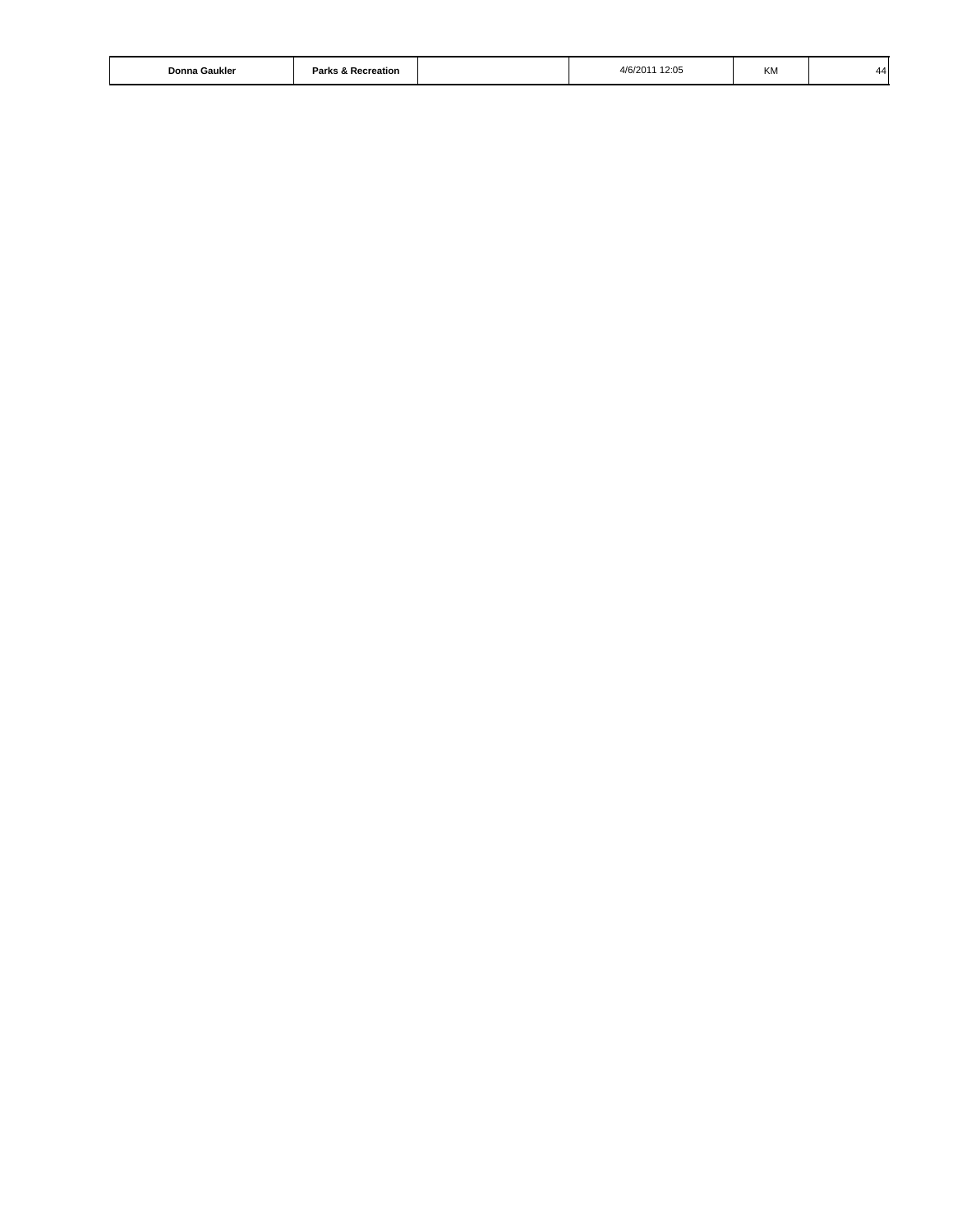|                                                                                                                                                                                                                                                                                        |                                                                                                                                                                                                                                                                                                                                                                                                                                                                                                                                                                                                                   |                              |    | <b>CAPITAL IMPROVEMENT PROGRAM</b><br><b>Project Rating</b>                                                                                                                                                                                                                                                                                                                                                                                                                                                         |        |                              |  |  |
|----------------------------------------------------------------------------------------------------------------------------------------------------------------------------------------------------------------------------------------------------------------------------------------|-------------------------------------------------------------------------------------------------------------------------------------------------------------------------------------------------------------------------------------------------------------------------------------------------------------------------------------------------------------------------------------------------------------------------------------------------------------------------------------------------------------------------------------------------------------------------------------------------------------------|------------------------------|----|---------------------------------------------------------------------------------------------------------------------------------------------------------------------------------------------------------------------------------------------------------------------------------------------------------------------------------------------------------------------------------------------------------------------------------------------------------------------------------------------------------------------|--------|------------------------------|--|--|
|                                                                                                                                                                                                                                                                                        |                                                                                                                                                                                                                                                                                                                                                                                                                                                                                                                                                                                                                   |                              |    | (See C.I.P. Instructions For Explanation of Criteria)                                                                                                                                                                                                                                                                                                                                                                                                                                                               |        | 10 Project #                 |  |  |
| <b>Program Category:</b><br>Parks, Recreation<br>and Open Space                                                                                                                                                                                                                        | <b>Project Title:</b><br>Fort Missoula Regional Park                                                                                                                                                                                                                                                                                                                                                                                                                                                                                                                                                              |                              |    |                                                                                                                                                                                                                                                                                                                                                                                                                                                                                                                     |        | <b>PR-03</b>                 |  |  |
|                                                                                                                                                                                                                                                                                        | <b>Qualitative Analysis</b>                                                                                                                                                                                                                                                                                                                                                                                                                                                                                                                                                                                       | Yes                          | No | <b>Comments</b>                                                                                                                                                                                                                                                                                                                                                                                                                                                                                                     |        |                              |  |  |
| 1. Is the project necessary to meet federal,<br>state, or local legal requirements? This cri-<br>terion includes projects mandated by Court<br>Order to meet requirements of law or other<br>requirements. Of special concern is that the<br>project be accessible to the handicapped. |                                                                                                                                                                                                                                                                                                                                                                                                                                                                                                                                                                                                                   |                              | х  |                                                                                                                                                                                                                                                                                                                                                                                                                                                                                                                     |        |                              |  |  |
| 2. Is the project necessary to fulfill a con-<br>tractual requirement? This criterion includes<br>Federal or State grants which require local<br>participation. Indicate the Grant name and<br>number in the comment column.                                                           |                                                                                                                                                                                                                                                                                                                                                                                                                                                                                                                                                                                                                   |                              | x  |                                                                                                                                                                                                                                                                                                                                                                                                                                                                                                                     |        |                              |  |  |
| 3. Is this project urgently required? Will de-<br>lay result in curtailment of an essential ser-<br>vice? This statement should be checked<br>"Yes" only if an emergency is clearly indi-<br>cated; otherwise, answer "No". If "Yes",<br>be sure to give full justification.           |                                                                                                                                                                                                                                                                                                                                                                                                                                                                                                                                                                                                                   |                              | x  |                                                                                                                                                                                                                                                                                                                                                                                                                                                                                                                     |        |                              |  |  |
| 4. Does the project provide for and/or im-<br>prove public health and/or public safety?<br>This criterion should be answered "No" un-<br>less public health and/or safety can be<br>shown to be an urgent or critical factor.                                                          |                                                                                                                                                                                                                                                                                                                                                                                                                                                                                                                                                                                                                   |                              | x  |                                                                                                                                                                                                                                                                                                                                                                                                                                                                                                                     |        |                              |  |  |
|                                                                                                                                                                                                                                                                                        | <b>Quantitative Analysis</b>                                                                                                                                                                                                                                                                                                                                                                                                                                                                                                                                                                                      | Raw<br><b>Score</b><br>Range |    | <b>Comments</b>                                                                                                                                                                                                                                                                                                                                                                                                                                                                                                     | Weight | <b>Total</b><br><b>Score</b> |  |  |
| 5. Does the project result in maximum<br>benefit to the community from the<br>investment dollar?                                                                                                                                                                                       |                                                                                                                                                                                                                                                                                                                                                                                                                                                                                                                                                                                                                   | $(0-3)$<br>2                 |    | Surveys conducted in early 2008 and in fall 2010 have demonstrated that approximately 70% of the<br>citizens support paying creased taxes for park improvements. If capital campaign raise 1-3 million,<br>private funds should leverage public funds.                                                                                                                                                                                                                                                              | 5      | 10                           |  |  |
| 6. Does the project require speedy<br>implementation in order to assure its<br>maximum effectiveness?                                                                                                                                                                                  |                                                                                                                                                                                                                                                                                                                                                                                                                                                                                                                                                                                                                   | $(0-3)$<br>2                 |    | The potential for economic develop is significant. The Economic Development leadership has<br>requested research. BBER has been asked to conduct. Current multi use fields are inadequate in<br>4<br>quantity and quality.                                                                                                                                                                                                                                                                                          |        |                              |  |  |
| 7. Does the project conserve energy,<br>cultural or natural resources, or reduce<br>pollution?                                                                                                                                                                                         |                                                                                                                                                                                                                                                                                                                                                                                                                                                                                                                                                                                                                   | $(0-3)$<br>2                 |    | The project is being designed to meet all of these criteria. The design will encourage access by<br>mass transfer or non-motorized uses. It responds to the historical, cultural and natural resource<br>values both on the site and in its relationship to the surrounding properties. It conserves energy and<br>3<br>resources by following a design that encompasses the entire site, can be developed economically in<br>phases, and consolidates active recreation uses for maximum maintenance efficiencies. |        |                              |  |  |
| being necessary and effective?                                                                                                                                                                                                                                                         | $(0-2)$<br>The community strongly supports the development of the regional park as a high priority. The lack of<br>8. Does the project improve or expand<br>adequate recreational facilities is well-documented. Availability of recreational facilities is an<br>$\overline{c}$<br>upon essential City services where such<br>important factor in community well-being, public health and perceived livability by residents and thos<br>services are recognized and accepted as<br>who may be considering Missoula as a business location. Inadequate soccer fields and increased<br>demands necessitate action. |                              |    | 4                                                                                                                                                                                                                                                                                                                                                                                                                                                                                                                   | 8      |                              |  |  |
| 9. Does the project specifically relate to the<br>City's strategic planning priorities or other<br>plans?                                                                                                                                                                              |                                                                                                                                                                                                                                                                                                                                                                                                                                                                                                                                                                                                                   | $(0-3)$<br>3                 |    | Master Park Plan: Goal 1.3 "Ensure that future demands are met through the development of new<br>facilities/services as well as the upgrade of existing facilities."<br>Goal 1.5 "Provide recreational opportunities and facilities for people of all ages and abilities,<br>including meeting ADA requirements."<br>City Strategic Plan - Quality of Life for all citizens.                                                                                                                                        | 4      | 12                           |  |  |
|                                                                                                                                                                                                                                                                                        |                                                                                                                                                                                                                                                                                                                                                                                                                                                                                                                                                                                                                   |                              |    | <b>Total Score</b>                                                                                                                                                                                                                                                                                                                                                                                                                                                                                                  |        | 44                           |  |  |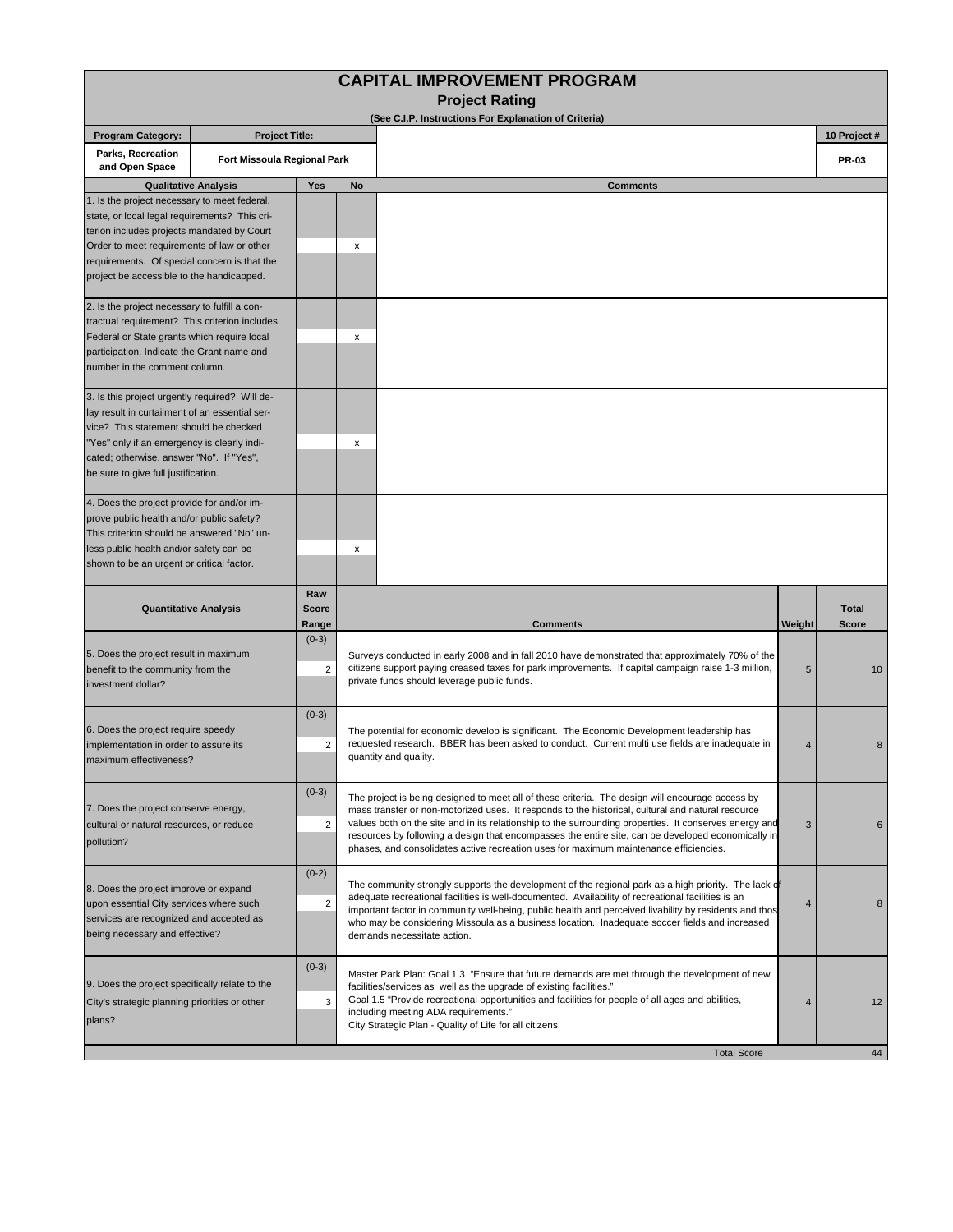## **FORT MISSOULA REGIONAL PARK 29-Sep-08 MISSOULA, MONTANA** DHM Design/ WGM Group

## **PHASE ONE IMPROVEMENTS \$5,259,030.02 (Infrastructure, grading, utilities, parking, 9 Multi-use Fields) Escalation to mid 2010 6.047,884.52 FUTURE PHASES Area 1 Improvements (Landscaping, perimeter irrigation) \$977,361.12 Escalation to mid 2010 61.123,965.29 \$1,123,965.29 Area 2 Improvements (Entry Road, Parking, Premier Rugby Pitch) \$3,495,297.99 Escalation to mid 2010 64,019,592.68 Area 3 Improvements (Picnic Pavilion Area) \$3,123,001.90 Escalation to mid 2010 \$3,591,452.19 Area 4 Improvements (Parking Lot Expansion) \$439,925.23 Escalation to mid 2010 \$505,914.02 Area 5 Improvements (Proposed Future Parking & 36th Ave. Ext.) \$554,851.56 Escalation to mid 2010 \$638,079.29 \$638,079.29 Area 6 Improvements (Championship Soccer Field) \$2,443,937.42 Escalation to mid 2010 \$2,810,528.03 Area 7 Improvements (Open Area) \$1,255,110.01 Escalation to mid 2010 61,443,376.51 Overall Project Total \$17,548,515.24 Escalation to mid 2010 \$20,180,792.53**

**Preliminary Estimate of Probable Construction Cost**

(Inflation to midpoint of construction priced in 2008 dollars. Future phases will vary based upon year of construction).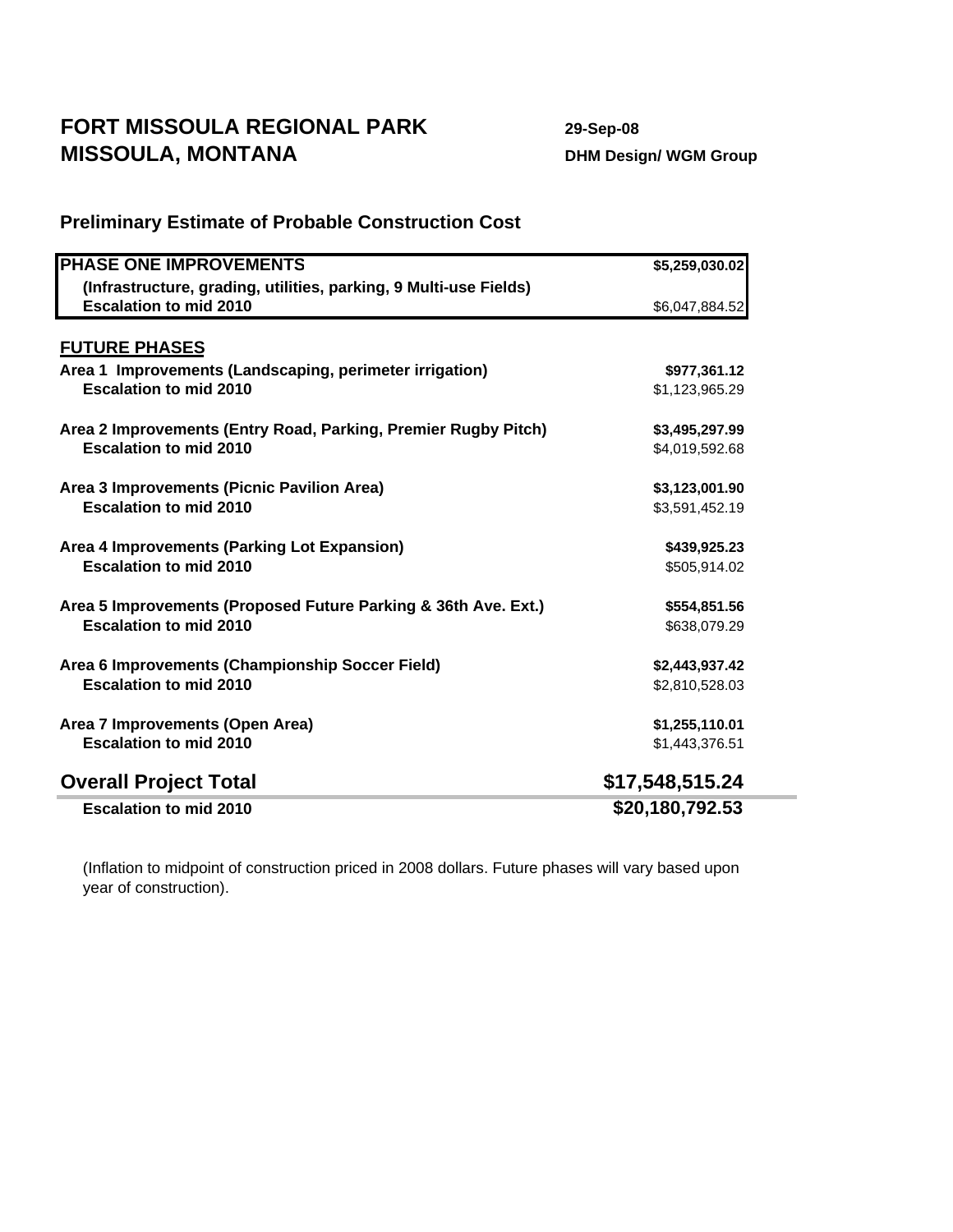## **FORT MISSOULA REGIONAL PARK 28-Oct-08 MISSOULA, MONTANA DHM** Design/ WGM Group

## **Phase One Improvements**

**Preliminary Estimate of Probable Construction Cost**

**Based upon Design Development Plans**

|       | Phase 1 (Infrastructure: Grading, Utilities, Parking, and Area 1- 9 Multi-Use Fields) |            |           |                                    |              |  |  |
|-------|---------------------------------------------------------------------------------------|------------|-----------|------------------------------------|--------------|--|--|
| ITEM# | <b>DESCRIPTION</b>                                                                    | <b>QTY</b> |           | <b>UNIT UNIT COST</b>              | <b>TOTAL</b> |  |  |
|       | <b>Demolition</b>                                                                     |            |           |                                    |              |  |  |
|       | Erosion Control (silt fence)                                                          | 11,180     | LF        | \$2.50                             | \$27,950.00  |  |  |
|       | Clear and grub existing vegetation                                                    | 21         | AC        | \$1,500.00                         | \$31,500.00  |  |  |
|       | Tree Protection (13 trees)                                                            | 1          | LS        | \$3,000.00                         | \$3,000.00   |  |  |
|       | <b>Remove Existing Wire Fencing</b>                                                   | 3,493      | LF        | \$1.00                             | \$3,493.00   |  |  |
|       | Remove & Grind existing haul road (use on site for base                               |            |           |                                    |              |  |  |
|       | material)                                                                             | 32,540     | <b>SF</b> | \$0.50                             | \$16,270.00  |  |  |
|       | <b>Remove Existing Trees</b>                                                          | 9          | EA        | \$1,000.00                         | \$9,000.00   |  |  |
|       | Remove exist. gas line                                                                |            |           |                                    |              |  |  |
|       | Remove/relocate existing maintenance bldg. on Ft. site                                | 1          | <b>LS</b> | \$10,000.00                        | \$10,000.00  |  |  |
|       |                                                                                       |            |           |                                    |              |  |  |
|       | <b>Site Preparation/ Grading</b>                                                      |            |           |                                    |              |  |  |
|       | Strip & stockpile exist. topsoil (above bowl & at pavement)                           | 18,248     | <b>CY</b> | \$2.00                             | \$36,496.00  |  |  |
|       | Screen existing topsoil stockpiled on site -(20% loss)                                | 20,715     | CY        | \$1.00                             | \$14,600.00  |  |  |
|       | Screen stripped topsoil (-20% loss)                                                   | 14,600     | <b>CY</b> | \$1.00                             | \$20,715.00  |  |  |
|       |                                                                                       | 35,315     |           | total cyds. Topsoil available      |              |  |  |
|       | Site Grading (Areas 1,3,4,5 and 6)                                                    |            |           |                                    |              |  |  |
|       | -Cut/ Fill (complete in place)                                                        | 165,333    | <b>CY</b> | \$2.50                             | \$413,332.50 |  |  |
|       | Revegetation/ Seeding                                                                 | 18         | AC        | \$2,000.00                         | \$35,200.00  |  |  |
|       | Sports Field Areas (9 multi-use fields)-Area 1                                        |            |           |                                    |              |  |  |
|       | -Subgrade aggregate material- 3" depth (source near site)                             | 8,788      | СY        | \$18.00                            | \$158,184.00 |  |  |
|       | -Sand Base for sports fields (8")                                                     | 23,201     | <b>CY</b> | \$16.00                            | \$371,216.00 |  |  |
|       | -placement of on site topsoil-side slopes (12")                                       | 7,472      | <b>CY</b> | \$2.00                             | \$14,944.00  |  |  |
|       | -placement of on site topsoil-landscape areas (12")                                   | 11,652     | <b>CY</b> | \$2.00                             | \$23,304.00  |  |  |
|       | Placement of Area 3 and Area 6 Topsoil (12")                                          | 4,200      | <b>CY</b> | \$2.00                             | \$8,400.00   |  |  |
|       |                                                                                       | 23,324     |           | total cyds. Topsoil needed Phase 1 |              |  |  |
|       | Stockpile Area 2 Topsoil (12")-future install                                         | 11,991     | <b>CY</b> |                                    |              |  |  |
|       | -Fine Grading/ Laser leveling (9 multi-use fields)                                    | 949,133    | <b>SF</b> | \$0.10                             | \$94,913.30  |  |  |
|       | Dust Control (water and calcium chloride)                                             |            | LS        | \$10,000.00                        | \$10,000.00  |  |  |
|       |                                                                                       |            |           |                                    |              |  |  |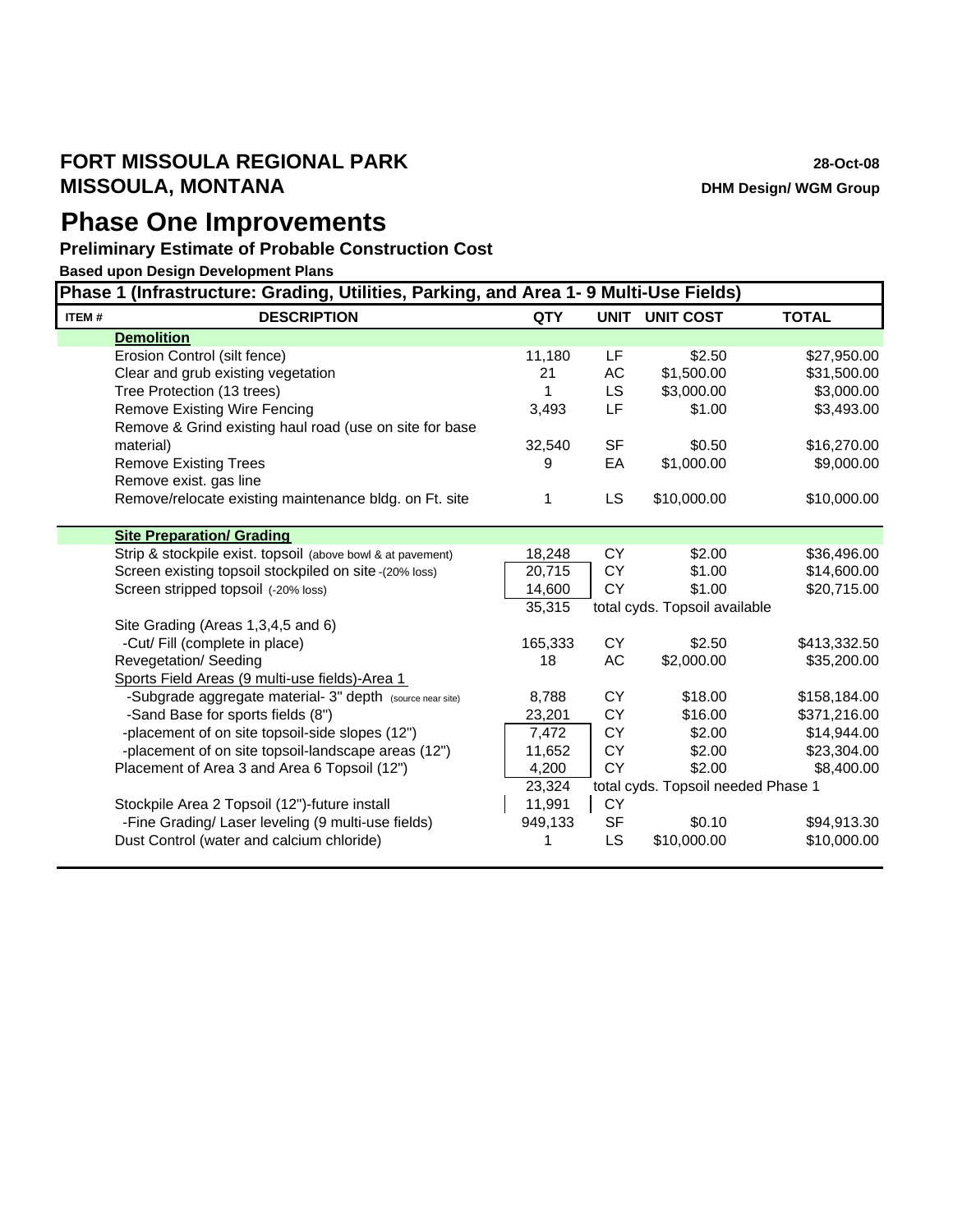| <b>Roadways, Parking and Trails</b>                                                                                   |                |           |             |              |
|-----------------------------------------------------------------------------------------------------------------------|----------------|-----------|-------------|--------------|
| <b>Traffic Control</b>                                                                                                | 1              | LS        | \$10,000.00 | \$10,000.00  |
| Asphalt Surfacing for 900 LF of temporary haul road-                                                                  | 1,980          | SY        | \$12.00     | \$23,760.00  |
| (4" asphalt at 18 ft. paved width)<br>Recycled Base Course for 900 LF of temporary haul road-                         | 400            | <b>CY</b> | \$10.00     | \$4,000.00   |
| (8" thickness of 2" minus crushed gravel, 2 ft. shoulders)                                                            |                |           |             |              |
| Imported Base Course for 900 LF of temporary haul road-<br>(8" thickness of 2" minus crushed gravel, 2 ft. shoulders) | 200            | <b>CY</b> | \$25.00     | \$5,000.00   |
| Parking Lot/Drive- Curb                                                                                               | 3,345          | LF        | \$15.00     | \$50,175.00  |
| Parking Lot/Drive Asphalt (4" depth)                                                                                  | 10,000         | SY        | \$12.00     | \$120,000.00 |
| Parking Lot/Drive base course (8" depth)                                                                              | 2,307          | <b>CY</b> | \$25.00     | \$57,675.00  |
| Concrete Walkways (temp. crusher fines in phase 1)                                                                    | 22,586         | <b>SF</b> | \$1.75      | \$39,525.50  |
| <b>Concrete Ramps</b>                                                                                                 | 9              | EA        | \$1,200.00  | \$10,800.00  |
| <b>Asphalt Trails</b>                                                                                                 | 50,693         | <b>SF</b> | \$1.75      | \$88,712.75  |
| Striping                                                                                                              | 4,081          | LF        | \$2.00      | \$8,162.00   |
| Thermoplastic handicap symbol                                                                                         | 13             | EA        | \$300.00    | \$3,900.00   |
| HC parking signage, post and footing                                                                                  | 13             | EA        | \$250.00    | \$3,250.00   |
| Sleeving for future lighting and landscape                                                                            | 500            | LF        | \$20.00     | \$10,000.00  |
| <b>Utilities</b>                                                                                                      |                |           |             |              |
| Dry well sumps                                                                                                        | 17             | EA        | \$2,000.00  | \$34,000.00  |
| 8" DI Potable Water Main                                                                                              | 520            | LF        | \$55.00     | \$28,600.00  |
| 8" Gate valve                                                                                                         | 1              | EA        | \$1,200.00  | \$1,200.00   |
| Fire Hydrant                                                                                                          | 1              | EA        | \$3,500.00  | \$3,500.00   |
| Hot-tap Main Connection to Existing 12" Main                                                                          | 1              | EA        | \$3,000.00  | \$3,000.00   |
| City Excavation Permit for Water main and service                                                                     | 1              | LS        | \$1,600.00  |              |
|                                                                                                                       |                | LF        |             | \$1,600.00   |
| 2" HDPE Sanitary Pressure Sewer Service                                                                               | 620            |           | \$22.00     | \$13,640.00  |
| <b>Pressure Sewer Cleanouts</b>                                                                                       | $\overline{2}$ | EA        | \$1,100.00  | \$2,200.00   |
| <b>Connect Pressure Sewer to Existing Manhole</b>                                                                     | 1              | LS        | \$1,500.00  | \$1,500.00   |
| City Excavation Permit for sewer service                                                                              | 1              | LS        | \$390.00    | \$390.00     |
| Remove and Replace Gas Line                                                                                           | 1              | LS        | \$31,600.00 | \$31,600.00  |
| 3-Phase Power (from Northwestern)                                                                                     | 1,600          | LF        | \$25.00     | \$40,000.00  |
| Single-Phase Power (from Northwestern)                                                                                | 250            | LF        | \$15.00     | \$3,750.00   |
| Electrical Connection for Irrigation Pump Station & Controller                                                        | 1              | LS        | \$5,000.00  | \$5,000.00   |
| <b>Electric for Parking Lot Lights</b>                                                                                | 1200           | LF        | \$20.00     | \$24,000.00  |
| Parking Lot Lights -double head                                                                                       | $\overline{2}$ | EA        | \$6,500.00  | \$13,000.00  |
| Parking Lot Lights -single head                                                                                       | 10             | EA        | \$4,000.00  | \$40,000.00  |
| Landscaping                                                                                                           |                |           |             |              |
| Soil Preparation (rototilling amendments 2 cyd/ 1000 sf)                                                              | 949,133        | <b>SF</b> | \$0.10      | \$94,913.30  |
| Sports Field (9 multi-use fields) locally grown sod                                                                   | 949,133        | <b>SF</b> | \$0.50      | \$474,566.50 |
| Turf areas outside fields                                                                                             | 323,782        | <b>SF</b> | \$0.10      | \$32,378.20  |
| (Phase 1-non-irrigated seed/ phase 2 irrigated seed)                                                                  |                |           |             |              |
| Non-Irrigated Native Seed, includes mulching (perimeter & slopes)                                                     | 201,742        | <b>SF</b> | \$0.10      | \$20,174.20  |
| <b>Irrigation</b>                                                                                                     |                |           |             |              |
| -Water Collection System (pump station/vault/ pond if mult. wells)                                                    | 1              | LS        | \$45,000.00 | \$45,000.00  |
| -Central Control System (w/ weather station, computer, software)                                                      | 1              | LS        | \$30,000.00 | \$30,000.00  |
| -Turf System (Mainline. Rotors, valves, wiring, etc.)                                                                 | 949,133        | <b>SF</b> | \$0.40      | \$379,653.20 |
| -Shrubs & Tree Drip System                                                                                            | future phase   |           |             |              |
|                                                                                                                       |                |           |             |              |

 $\overline{1}$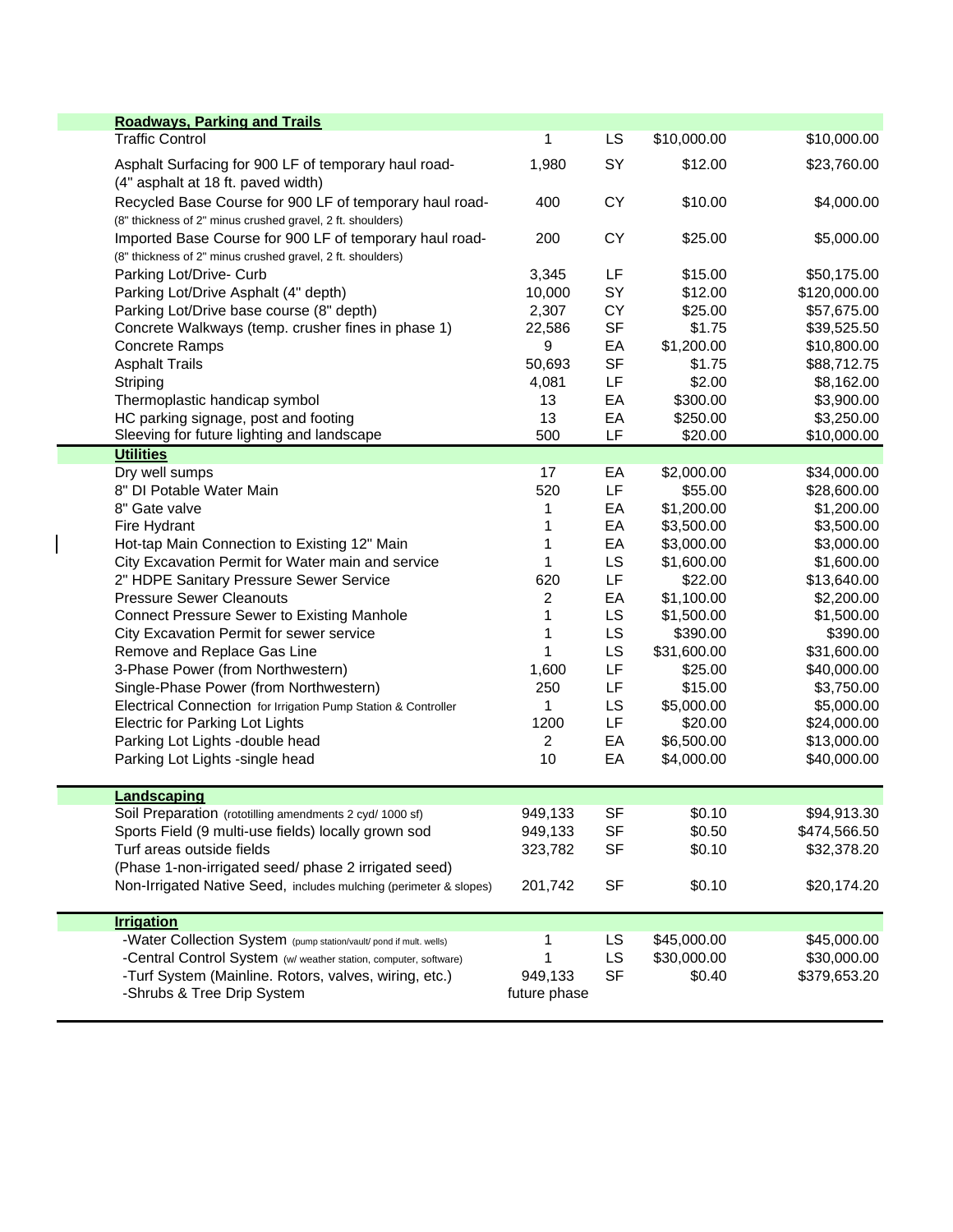| <b>Park Amenties</b>                        |       |    |             |             |
|---------------------------------------------|-------|----|-------------|-------------|
| Wood Rail Fence                             | 3,600 | LF | \$22.00     | \$79,200.00 |
| <b>Picnic Tables</b>                        | 17    | EA | \$900.00    | \$15,300.00 |
| <b>Benches</b>                              | 8     | EA | \$800.00    | \$6,400.00  |
| <b>Pet Stations</b>                         | 4     | EA | \$350.00    | \$1,400.00  |
| <b>Trash Receptacles</b>                    | 4     | EA | \$800.00    | \$3,200.00  |
| Trash dumpster Enclosure (1 yd. containers) |       | LS | \$5,000.00  | \$5,000.00  |
| <b>Bicycle Rack</b>                         | 2     | EA | \$800.00    | \$1,600.00  |
| Sanolets enclosure (groups of 2)            | 2     | EA | \$5,000.00  | \$10,000.00 |
| <b>Sanolets Gravel Base</b>                 | 4.200 | SF | \$0.70      | \$2,940.00  |
| Playground Equipment (climbing structure)   |       | LS | \$45,000.00 | \$45,000.00 |
| Swings                                      |       | EA | \$5,000.00  | \$5,000,00  |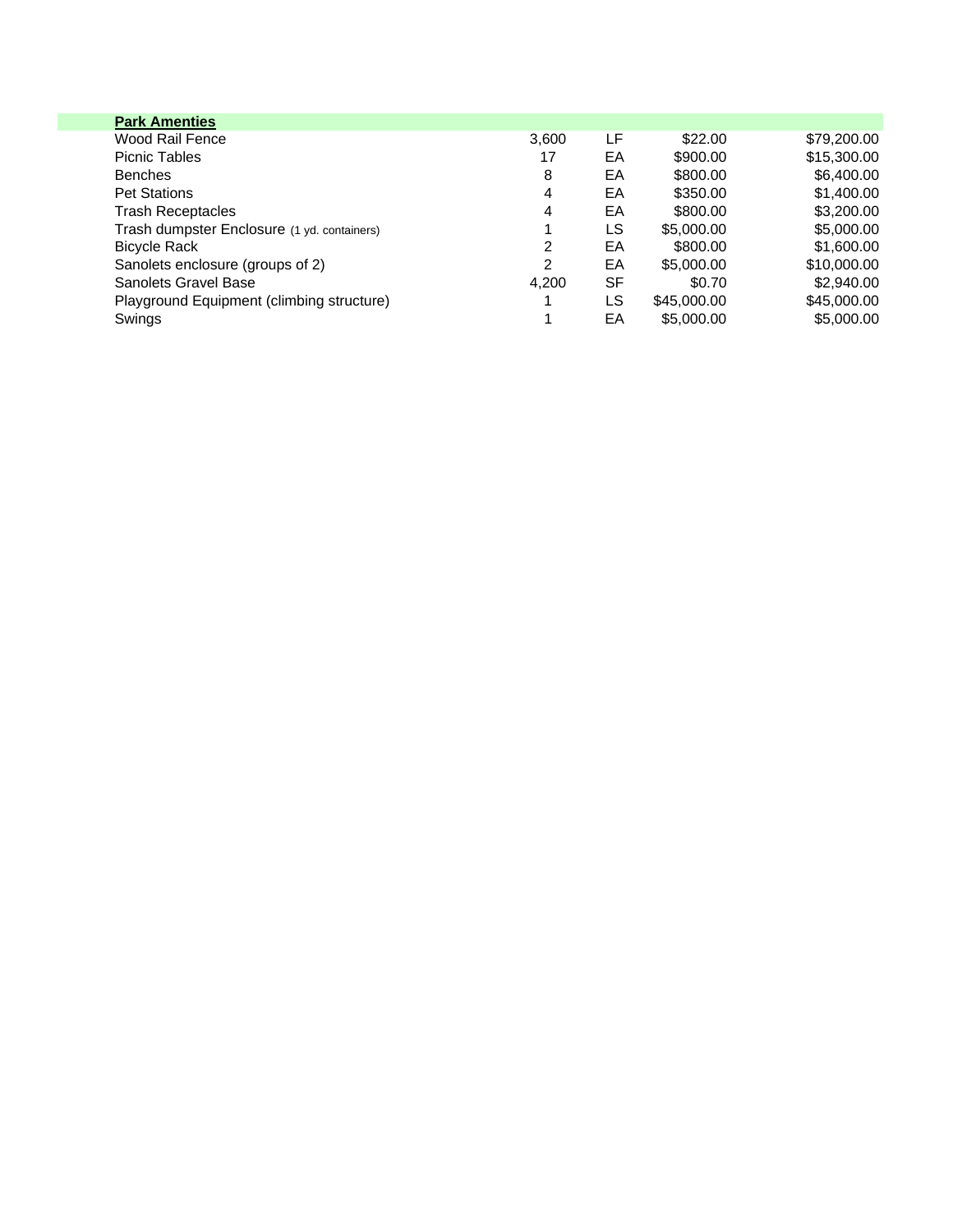| <b>Climbing Net</b><br>Concrete play edge<br>Playground underdrain<br>Fibar play surface/ subsurface drain<br><b>Crusher Fines</b><br><b>Sports Field Goal Posts</b><br>Misc. Signage | 1<br>261<br>120<br>6,040<br>2,245<br>18<br>1 | EA<br>LF<br>LF<br><b>SF</b><br><b>SF</b><br>EA<br>LS | \$6,000.00<br>\$18.00<br>\$15.00<br>\$2.25<br>\$2.00<br>by others<br>\$5,000.00 | \$6,000.00<br>\$4,698.00<br>\$1,800.00<br>\$13,590.00<br>\$4,490.00<br>\$4,500.00 |
|---------------------------------------------------------------------------------------------------------------------------------------------------------------------------------------|----------------------------------------------|------------------------------------------------------|---------------------------------------------------------------------------------|-----------------------------------------------------------------------------------|
|                                                                                                                                                                                       |                                              |                                                      | <b>SUBTOTAL</b>                                                                 | \$3,271,261.45                                                                    |
|                                                                                                                                                                                       |                                              |                                                      | 1% for public art<br>10% unaccounted for items                                  | \$32,712.61<br>\$490,689.22                                                       |
| Mobilization/ General Conditions                                                                                                                                                      | 1                                            | LS                                                   | \$327,126.15                                                                    | \$327,126.15                                                                      |
| Water Supply Development (acquisition of rights, wells, etc.)<br>Misc. Permits (SWPPP, Paving, ADA)<br>Performance/ Materials Bond (1%)                                               | 1<br>1<br>1                                  | LS<br>LS<br><b>LS</b>                                | \$250,000.00<br>\$4,000.00<br>\$32,712.61                                       | \$250,000.00<br>\$4,000.00<br>\$32,712.61                                         |
| Minor Contract Revisions (10%)<br>Construction Document Preparation (Phase 1) -8%                                                                                                     | 1<br>1                                       | <b>LS</b><br>LS                                      | \$327,126.15<br>\$261,700.92                                                    | \$327,126.15<br>\$261,700.92                                                      |
| Construction Administration-Surveying/Testing (Phase 1)-8%                                                                                                                            | 1                                            | LS                                                   | \$261,700.92                                                                    | \$261,700.92                                                                      |
|                                                                                                                                                                                       |                                              |                                                      | PHASE ONE PROJECT TOTAL                                                         | \$5,259,030.02                                                                    |
| * Verify existing topsoil quantities prior to final bid<br>documents.                                                                                                                 |                                              |                                                      | <b>Escalation to mid 2010</b>                                                   | \$6,047,884.52                                                                    |
| ATHLETIC FIELD OPTIONS (9 multi-use fields)                                                                                                                                           | 950,663 SF TOTAL                             |                                                      |                                                                                 |                                                                                   |
| 1 Sand base field with seeding<br>8 inch depth sand base (soil amendment above)<br>-subgrade aggregate material- 3" depth (source near site)<br>sports field seed mix                 | 23,238<br>8,802<br>949,133                   | <b>CY</b><br><b>CY</b><br><b>SF</b>                  | \$16.00<br>\$18.00<br>\$0.35                                                    | \$371,808.00<br>\$158,436.00<br>\$332,196.55                                      |
| 2 Sand base field with sand grown sod-(Included in base estimate above)                                                                                                               |                                              |                                                      | Total                                                                           | \$862,440.55                                                                      |
| 8 inch depth sand base (soil amendment above)<br>-subgrade aggregate material- 3" depth (source near site)<br>sports field sod (local grower)                                         | 23,238<br>8,802<br>949,133                   | <b>CY</b><br><b>CY</b><br><b>SF</b>                  | \$16.00<br>\$18.00<br>\$0.55<br>Total                                           | \$371,808.00<br>\$158,436.00<br>\$522,023.15<br>\$1,052,267.15                    |
| 3 Sand base field with imported sand grown sod<br>8 inch depth sand base (soil amendment above)<br>-subgrade aggregate material- 3" depth (source near site)                          | 23,238<br>8,802                              | CY<br>CY                                             | \$16.00<br>\$18.00                                                              | \$371,808.00<br>\$158,436.00                                                      |
| Out of State Delivery<br>sports field sod (out of state grower)                                                                                                                       | 81,000<br>949,133                            | Miles<br><b>SF</b>                                   | \$2.50<br>\$0.65                                                                | \$202,500.00<br>\$616,936.45                                                      |
| 4 Topsoil base field with locally grown sod<br>12 inch depth topsoil base<br>-subgrade aggregate material- 3" depth (source near site)<br>sports field sod (local grower)             | 35,209<br>8,802<br>949,133                   | CY<br>CY<br><b>SF</b>                                | Total<br>\$25.00<br>\$18.00<br>\$0.55<br>Total                                  | \$1,349,680.45<br>\$880,225.00<br>\$158,436.00<br>\$522,023.15<br>\$1,560,684.15  |